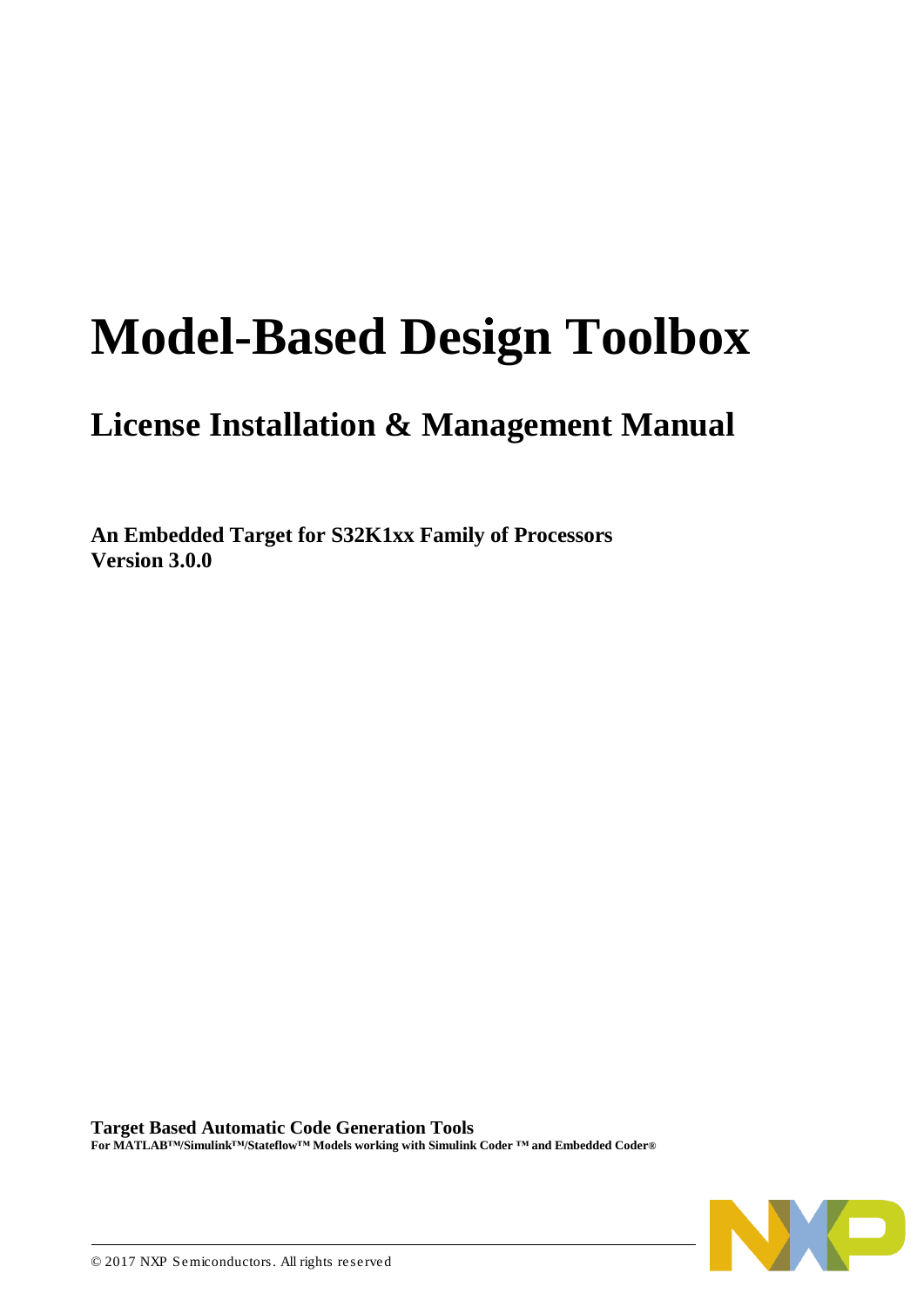## **Summary**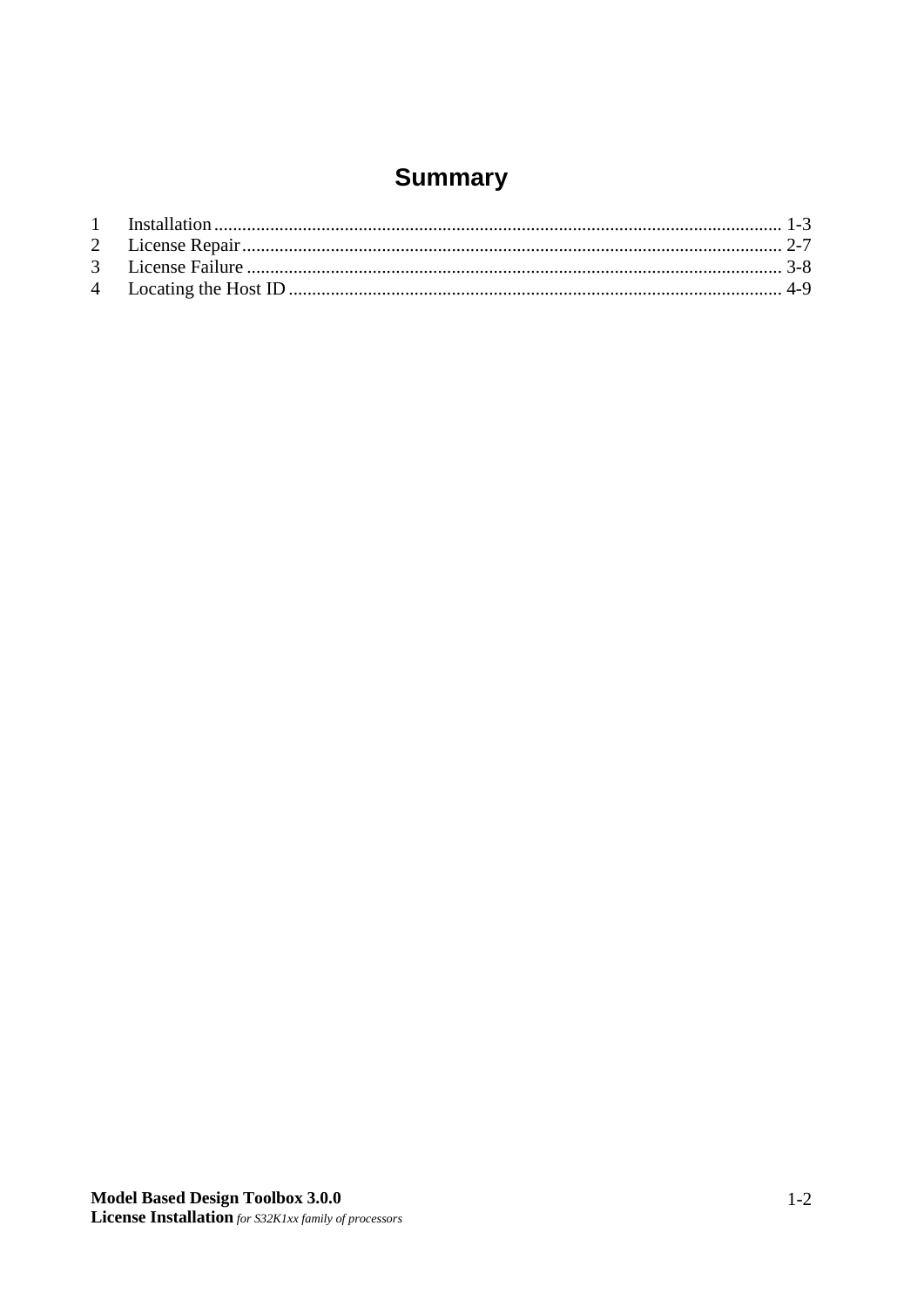## <span id="page-2-0"></span>**1 Installation**

License generation and installation is an important part of your first steps in getting up and running with the NXP's Model-Based Design Toolbox. Please follow the steps below to obtain a license and install it correctly on your machine. If you encounter issues getting a license, submit a ticket at<http://www.nxp.com/support/sales-and-support:SUPPORTHOME> describing the issue.

If you have already installed NXP's Model-Based Design Toolbox and would like a license, please perform the following steps.

**NOTE** Guiding screenshots below have been taken for a release candidate of NXP's Model-Based Design supporting S32K1xx processor family since the final version was not yet published on the website at the time when this document was created.

> However, the entire license registration and installation process for toolbox revision 3.0.0 will be identical with the one presented below.

## 1. Go to [www.nxp.com/mctoolbox](http://www.nxp.com/mctoolbox)

| <b>OVERVIEW</b>                                        | <b>DOCUMENTATION</b><br><b>DOWNLOADS</b>                                                                                                                                     |                                                                                                                   |  | <b>DEVELOPMENT TOOLS</b><br><b>TRAINING &amp; SUPPORT</b>      |                                                                                         |  |
|--------------------------------------------------------|------------------------------------------------------------------------------------------------------------------------------------------------------------------------------|-------------------------------------------------------------------------------------------------------------------|--|----------------------------------------------------------------|-----------------------------------------------------------------------------------------|--|
| <b>Jump To</b><br>Overview & Features                  | Overview                                                                                                                                                                     | The NXP's Model-Based Design Toolbox provides an                                                                  |  | <b>Features</b>                                                | ■ Generate code for standalone application with direct                                  |  |
| <b>Supported Devices</b><br><b>Target Applications</b> |                                                                                                                                                                              | integrated development environment and tool chain for<br>configuring and generating all of the necessary software |  | download to target support                                     | • Optimized motor control library blocks including                                      |  |
| <b>System Requirements</b>                             | automatically (including initialization routines and device<br>drivers) to execute complex applications (e.g.: motor                                                         |                                                                                                                   |  | functions                                                      | Park/Clarke transforms, digital filters, and general                                    |  |
|                                                        | MCU <sub>s</sub>                                                                                                                                                             | control algorithms, communication protocols CAN, SPI.<br>I2C, UART and sensor based applications) on NXP          |  | ٠                                                              | I/O blocks including CAN, SPI, PIT timer, Sine Wave<br>Generation, eTimer, PWM and A/D. |  |
|                                                        |                                                                                                                                                                              |                                                                                                                   |  | ٠                                                              | On-target profiling of functions and tasks                                              |  |
|                                                        | The toolbox includes integrated Simulink® $\Sigma$ embedded<br>target for NXP MCUs, peripheral device blocks and<br>drivers, the Math and Motor Control library set and bit- |                                                                                                                   |  | Data acquisition and calibration using FreeMASTER<br>۰<br>tool |                                                                                         |  |
|                                                        | accurate simulation results and provides built-in support                                                                                                                    |                                                                                                                   |  |                                                                | ■ Boot loader utility for programming application in flash                              |  |
|                                                        | More $\overline{ }$                                                                                                                                                          |                                                                                                                   |  |                                                                |                                                                                         |  |

- 2. Click on "Download Eval"
- 3. Login. If not registered yet, click register.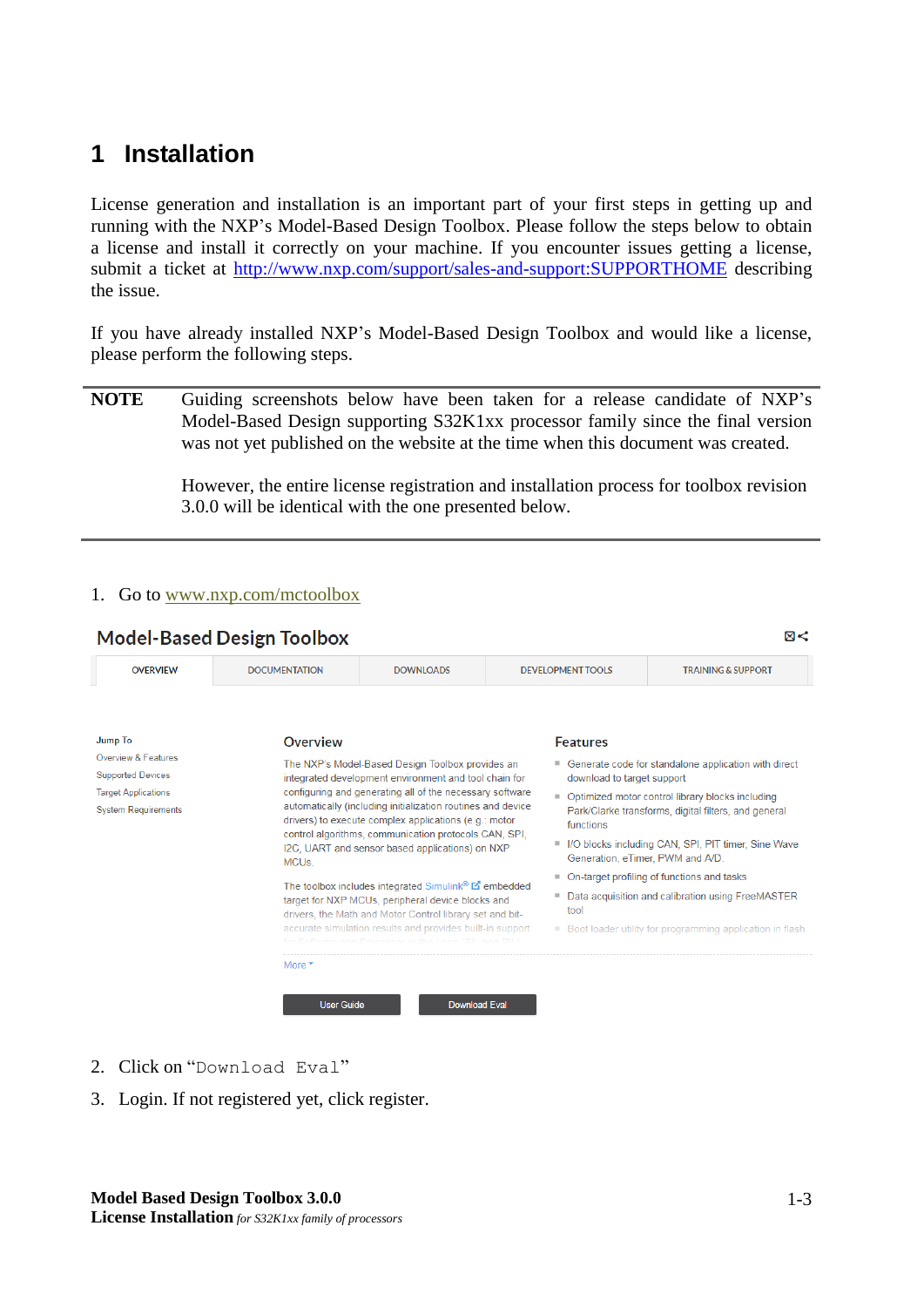NXP > Software & Support > Product Information : Motor Control Toolbox

#### Software & Support

Product List **Product Search** Order History **Recent Product Releases Recent Updates** 

### Licensing

**License Lists Offline Activation** 

#### **FAQ**

Download Help **Table of Contents FAQs** 

## **Product Information**

### **Motor Control Toolbox**

To register a New Product please click on the button below

| Current | Previous                                                                  |              |
|---------|---------------------------------------------------------------------------|--------------|
| Version | Description                                                               |              |
| 200     | Model Based Design Toolbox for MATLAB/Simulink MBD supporting MPC574xP    | Download Log |
| 10      | Model Based Development Toolbox for MATLAB/Simulink MBD supporting S12ZVC | Download Log |
| 12      | Motor Control Toolbox for MATLAB/Simulink MBD supporting MC9S12ZVMx       | Download Log |
| 1.1.0   | Motor Control Toolbox for MATLAB/Simulink MBD supporting MPC574xP         | Download Log |
|         | Motor Control Toolbox for MATI AB/Simulink MBD for Kinetis V series       | Download Log |
|         | Motor Control Toolbox for MATLAB/Simulink MBD for DSC                     | Download Log |
|         | Motor Control Toolbox for MATLAB/Simulink MBD supporting MPC564xL         | Download Log |
|         | SW Motor Control Toolbox for MATLAB/Simulink MBD supporting MPC567xK      | Download Log |
| 3.00    | Model Based Design Toolbox for S32K1xx Automotive Microprocessors Family  | Download Log |
| 200     | Model Based Design Toolbox for MATLAB/Simulink MBD supporting S32K        | Download Log |
| 100     | Motor Control Toolbox for MATLAB/Simulink MBD supporting S32K             | Download Log |

4. Product Information page appears, click on "Model Based Design Toolbox for S32K1xx Automotive Microprocessor Family".

NXP > Software & Support > Software Terms and Conditions

#### Software & Support

Product List **Product Search** Order History **Recent Product Releases** Recent Undates

#### Licensing

License Lists Offline Activation

#### **FAO**

Download Help **Table of Contents**  $FAOs$ 

## **Software Terms and Conditions**

### Model Based Design Toolbox for S32K1xx Automotive Microprocessors Family

Please read the following agreement and click "LAGREE" at the bottom before downloading your software

IMPORTANT. Read the following Freescale Software License Agreement ("Agreement") completely. By selecting the "I Accept" button at the end of this page, you indicate that you accept the terms of this Agreement. You may then download or otherwise use the file

#### FREESCALE SOFTWARE LICENSE AGREEMENT

This is a legal agreement between you (either as an individual or as an authorized representative of your employer) and Freescale Semiconductor, Inc. ("Freescale"). It concerns your rights to use this file and any accompanying written materials (the "Software"). In consideration for Freescale allowing you to access the Software, you are agreeing to be bound by the terms of this Agreement. If you do not agree to all of the terms of this Agreement, do not download the Software. If you change your mind later, stop using the Software and delete all copies of the Software in your possession or control. Any copies of the Software that you have already distributed, where permitted, and do not destroy will continue to be governed by this Agreement. Your prior use will also continue to be governed by this Agreement.

LICENSE GRANT. Exclusively in conjunction with Licensee's development and sale of a product containing a Freescale integrated circuit supplied directly or indirectly from Freescale. Freescale grants to you, the non-exclusive, non-transferable right (1) to use the Software, and (2) to reproduce the Software. The Software is provided to you only in object (machine-readable) form. You may not distribute or sublicense the Software to others. You may exercise the rights above only with respect to such object

#### Cancel I Agree

5. Click "I Agree" to consent to the software license agreement.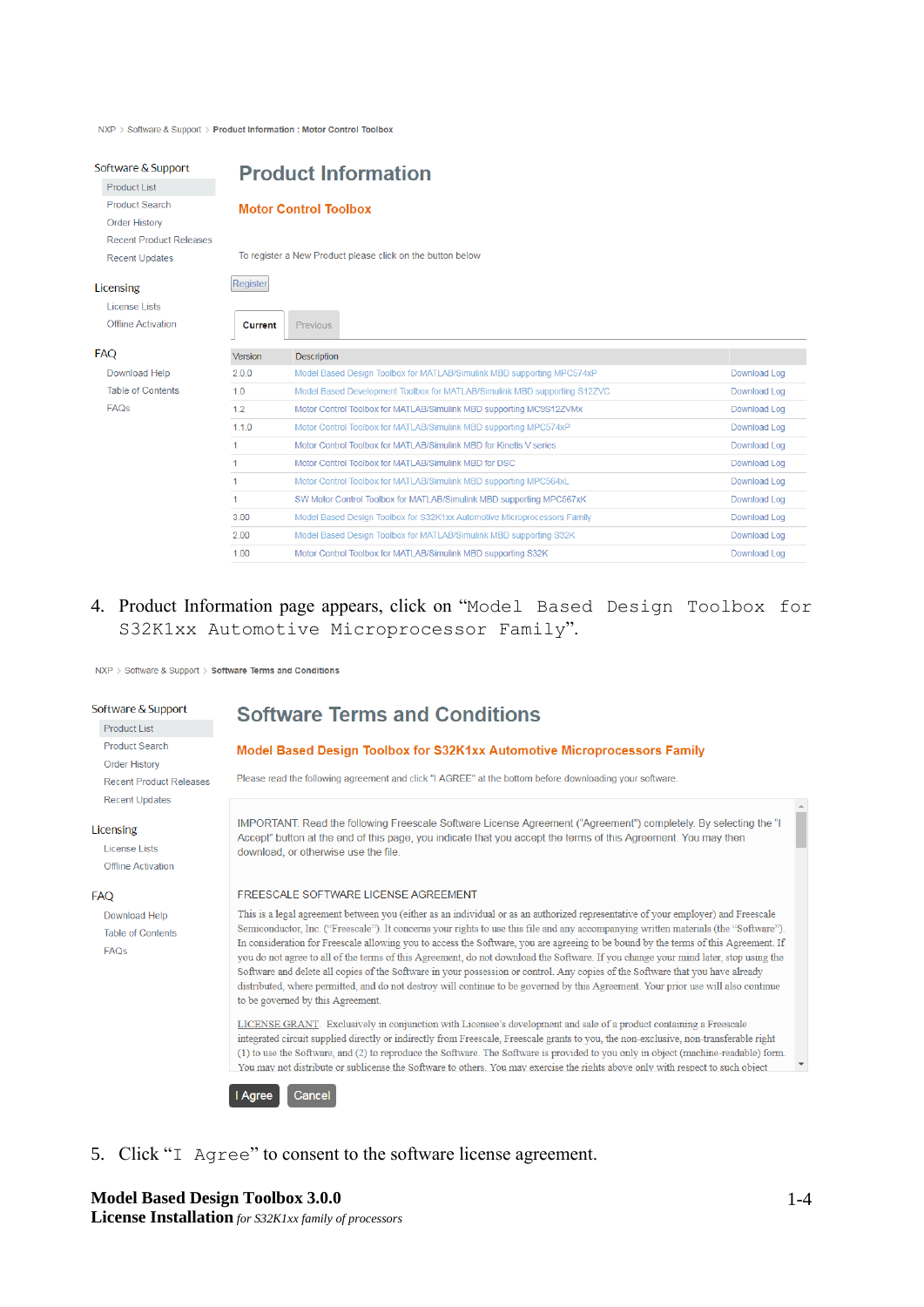NXP > Software & Support > Motor Control Toolbox > Model Based Design Toolbox for \$32K1xx Automotive Microprocessors Family : Files

| Software & Support             |              | <b>Product Download</b>                    |              |  |                  |                                                                          |                 |
|--------------------------------|--------------|--------------------------------------------|--------------|--|------------------|--------------------------------------------------------------------------|-----------------|
| <b>Product List</b>            |              |                                            |              |  |                  |                                                                          |                 |
| <b>Product Search</b>          |              |                                            |              |  |                  | Model Based Design Toolbox for S32K1xx Automotive Microprocessors Family |                 |
| <b>Order History</b>           |              |                                            |              |  |                  |                                                                          |                 |
| <b>Recent Product Releases</b> | <b>Files</b> | License Keys                               | <b>Notes</b> |  |                  |                                                                          | 2 Download Help |
| <b>Recent Updates</b>          |              |                                            |              |  |                  |                                                                          |                 |
|                                | ÷            | <b>File Description</b>                    |              |  | $\div$ File Size | $\Rightarrow$ File Name                                                  | ÷               |
| Licensing                      | ÷            | Model Based Design Toolbox for S32K v3.0.0 |              |  |                  |                                                                          |                 |
| <b>License Lists</b>           |              |                                            |              |  |                  |                                                                          |                 |
| Offline Activation             |              | <b>Download Selected Files</b>             |              |  |                  |                                                                          |                 |
| <b>FAO</b>                     |              |                                            |              |  |                  |                                                                          |                 |
| Download Help                  |              |                                            |              |  |                  |                                                                          |                 |
| <b>Table of Contents</b>       |              |                                            |              |  |                  |                                                                          |                 |
| <b>FAQs</b>                    |              |                                            |              |  |                  |                                                                          |                 |

6. If you need to download the tool, click on the linked file name. Otherwise, click on "License Keys" tab.

| Software & Support                                              | <b>License Information</b>                                                                          |                                                                                      |  |
|-----------------------------------------------------------------|-----------------------------------------------------------------------------------------------------|--------------------------------------------------------------------------------------|--|
| <b>Product List</b>                                             |                                                                                                     | Model Based Design Toolbox for S32K1xx Automotive Microprocessors Family             |  |
| <b>Product Search</b>                                           |                                                                                                     |                                                                                      |  |
| <b>Order History</b>                                            | Generate                                                                                            |                                                                                      |  |
| <b>Recent Product Releases</b>                                  |                                                                                                     |                                                                                      |  |
| <b>Recent Updates</b>                                           | <b>Item Description</b>                                                                             | Motor Control Toolbox for MATLAB/Simulink MBD                                        |  |
| Licensing<br><b>License Lists</b><br><b>Offline Activation</b>  | <b>Order Number</b><br>Purchase Order Number<br>Total Number of Licenses:                           | MCTB-EX 64522011                                                                     |  |
| FAQ<br>Download Help<br><b>Table of Contents</b><br><b>FAQs</b> | O<br>License Applicable to Product(s):<br>Description<br>Version<br>3.00<br>1 Available<br>Generate | Model Based Design Toolbox for S32K1xx Automotive Microprocessors Family (View EULA) |  |

NXP > Software & Support > License Information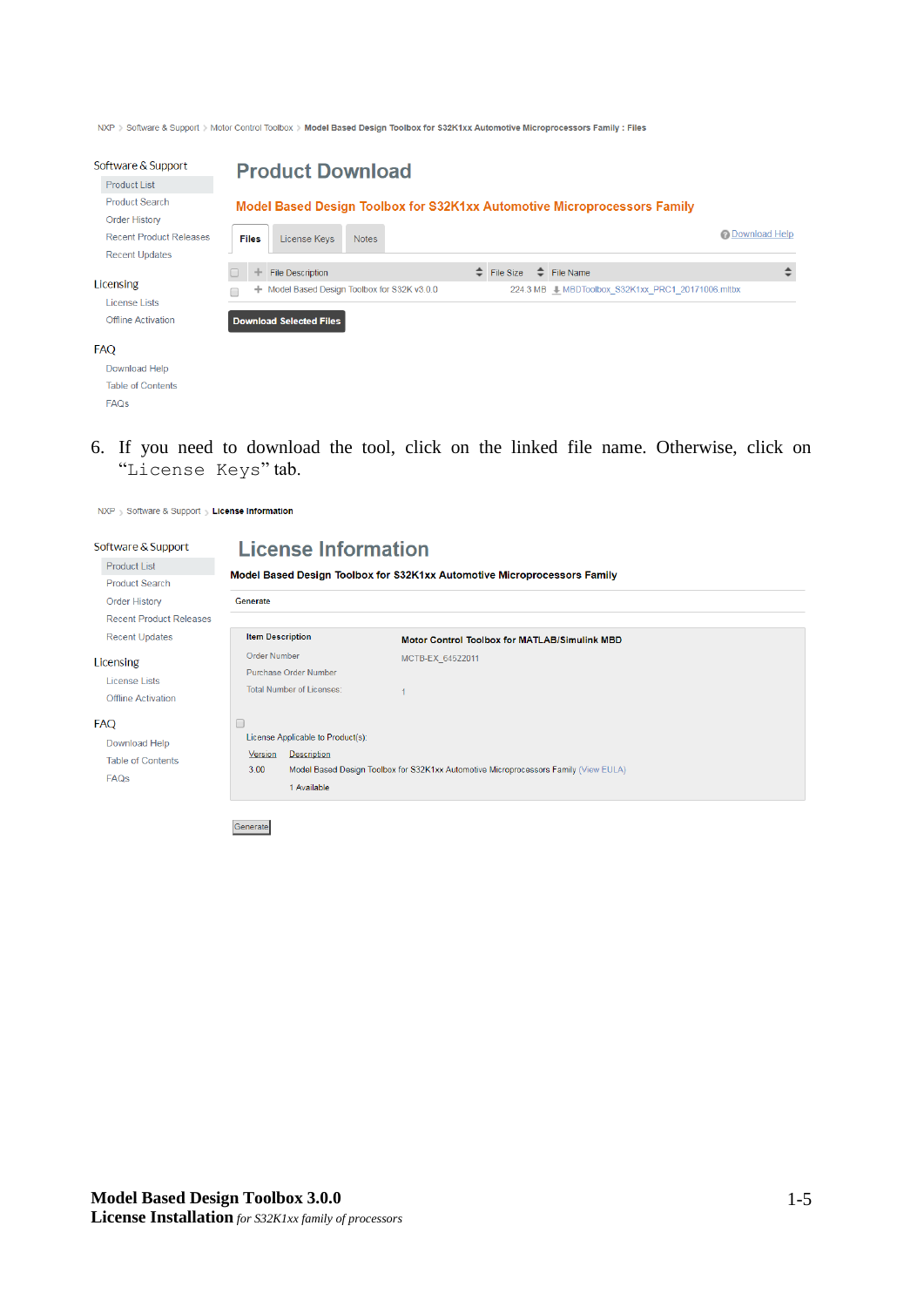### 7. Verify the correct tool is identified, check the box and click on "Generate".

NXP > Software & Support > Generate Licenses

| Software & Support             |                                    | <b>Generate Licenses</b>                                                                                                                                                                        |                                 |
|--------------------------------|------------------------------------|-------------------------------------------------------------------------------------------------------------------------------------------------------------------------------------------------|---------------------------------|
| <b>Product List</b>            |                                    | Instructions for finding your host ID details are available here.                                                                                                                               |                                 |
| <b>Product Search</b>          |                                    |                                                                                                                                                                                                 |                                 |
| <b>Order History</b>           |                                    | Please do not use spaces in the Name field (for node-locked licenses) or Host Description field (for floating licenses). These fields are<br>available to add brief text notes to your license. |                                 |
| <b>Recent Product Releases</b> |                                    |                                                                                                                                                                                                 |                                 |
| <b>Recent Updates</b>          |                                    |                                                                                                                                                                                                 | Number of<br>Licenses Available |
| Licensing                      | License Applicable to Product(s):  |                                                                                                                                                                                                 |                                 |
| License Lists                  | <b>Version Description</b><br>3.00 | Model Based Design Toolbox for S32K1xx Automotive Microprocessors Family                                                                                                                        |                                 |
| <b>Offline Activation</b>      | Node Host ID                       | <b>Disk Serial Number</b>                                                                                                                                                                       |                                 |
| <b>FAQ</b>                     | Name                               |                                                                                                                                                                                                 |                                 |
| Download Help                  |                                    |                                                                                                                                                                                                 |                                 |
| <b>Table of Contents</b>       | Generate                           |                                                                                                                                                                                                 |                                 |
| <b>FAQs</b>                    |                                    |                                                                                                                                                                                                 |                                 |

- 8. Enter your Disk Serial Number as the "Node Host ID". If you do not know your Disk Serial Number, go to **Locating the Host ID** to learn how to locate your Disk Serial Number, which is needed to generate your license.
- 9. Enter a name for your license. (Optional)

### 10. Click "Generate"

NXP Software & Support View Licenses

| Software & Support<br><b>Product List</b><br><b>Product Search</b><br><b>Order History</b><br><b>Recent Product Releases</b> | <b>View Licenses</b><br>Below are the licenses you just generated.<br><b>License Overview</b><br><b>Print Friendly</b><br>Save All                                                                                                                                                                                                                                                                                                                                                                                                                                                                                                                                                                           |                                   |
|------------------------------------------------------------------------------------------------------------------------------|--------------------------------------------------------------------------------------------------------------------------------------------------------------------------------------------------------------------------------------------------------------------------------------------------------------------------------------------------------------------------------------------------------------------------------------------------------------------------------------------------------------------------------------------------------------------------------------------------------------------------------------------------------------------------------------------------------------|-----------------------------------|
| <b>Recent Updates</b><br>Licensing<br>License Lists                                                                          | License Applicable to Product(s):<br><b>Version Description</b><br>3.00<br>Model Based Design Toolbox for S32K1xx Automotive Microprocessors Family<br>License Quantity: 1                                                                                                                                                                                                                                                                                                                                                                                                                                                                                                                                   | <b>Expiration Date: permanent</b> |
| <b>Offline Activation</b><br><b>FAQ</b>                                                                                      | Disk Serial Number: 126cb046 (dp laptop)<br>Generated By: Dumitru-Daniel Popa on Oct 12, 2017                                                                                                                                                                                                                                                                                                                                                                                                                                                                                                                                                                                                                |                                   |
| Download Help<br><b>Table of Contents</b><br><b>FAQs</b>                                                                     | #Motor Control Toolbox for MATLAB/Simulink MBD - Model Based Design Toolbox<br>#for S32K1xx Automotive Microprocessors Family for Dumitru-Daniel Popa<br>#Software Account<br># License for DISK SERIAL NUM=126cb046 dp laptop<br>INCREMENT MC Toolbox S32K freescale 1.00 permanent uncounted \<br>VENDOR STRING="Model Based Design Toolbox for S32K1xx \<br>Automotive Microprocessors Family" \<br>HOSTID=DISK SERIAL NUM=126cb046 ISSUER="Freescale \<br>Semiconductor" ISSUED=12-oct-2017 ck=214 SN="FSL - 21239887" \<br>TS OK SIGN="11C2 024C 3796 16B1 A0AF 31A4 E0F5 B63C EC50 891D \<br>DE0C 0810 2481 625A 015F 18AE 2D3B CDC3 34AE 7DF2 B5A5 6A24 \<br>C496 58C9 0305 2EFA 2CA4 9A9B 000E 22B5" |                                   |

- 11. Either click on "Save All" or copy and paste the file into a text editor, and save the file as "license.lic" to the "Toolbox installed dir\lic" folder.
- <span id="page-5-0"></span>12. Your installation of the license is now complete.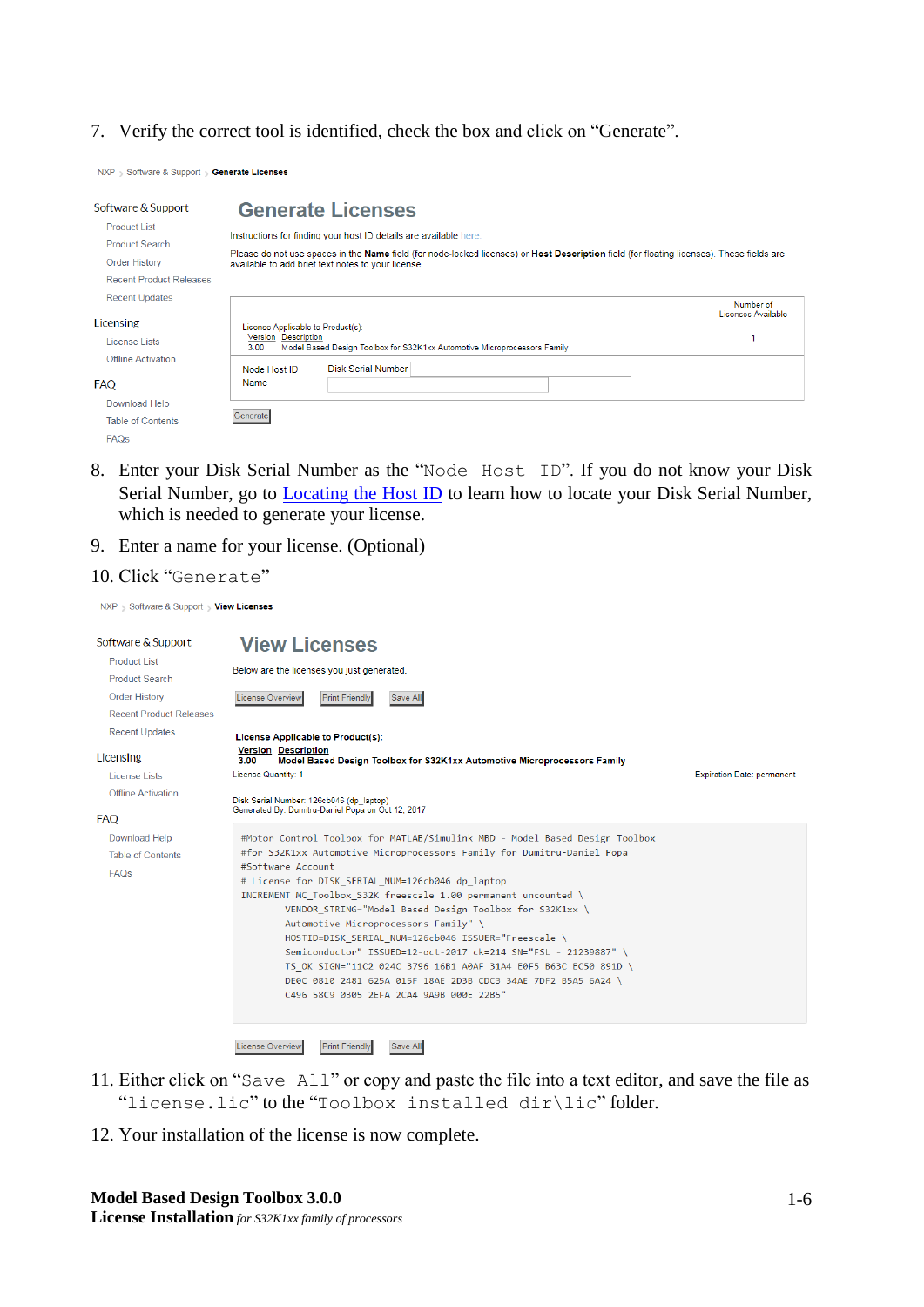## <span id="page-6-0"></span>**2 License Repair**

If you get an error while using NXP's Model-Based Design Toolbox indicating a problem with the license, you can try to repair the license at [www.nxp.com/mctoolbox.](http://www.nxp.com/mctoolbox)



- 1. Go to [www.nxp.com/mctoolbox](http://www.nxp.com/mctoolbox) and login.
- 2. Select "Software Licensing and Support" to bring up a listing of your purchased licenses
- 3. Select the one for which you are experiencing the issue.
- 4. Select the "License Keys" tab.
- 5. Now you have a choice. If the error was due to incorrect Host ID, click on the "Return" button. If the error was due to a corrupted license file, click the "View" button.
	- a. If you clicked "Return", then you will have the opportunity to re-register the license for a new Host ID.
	- b. If you clicked "View" then you will have the opportunity to re-save the license file to your PC.

<span id="page-6-1"></span>If this fails to resolve your issue, see [License Failure.](#page-6-1)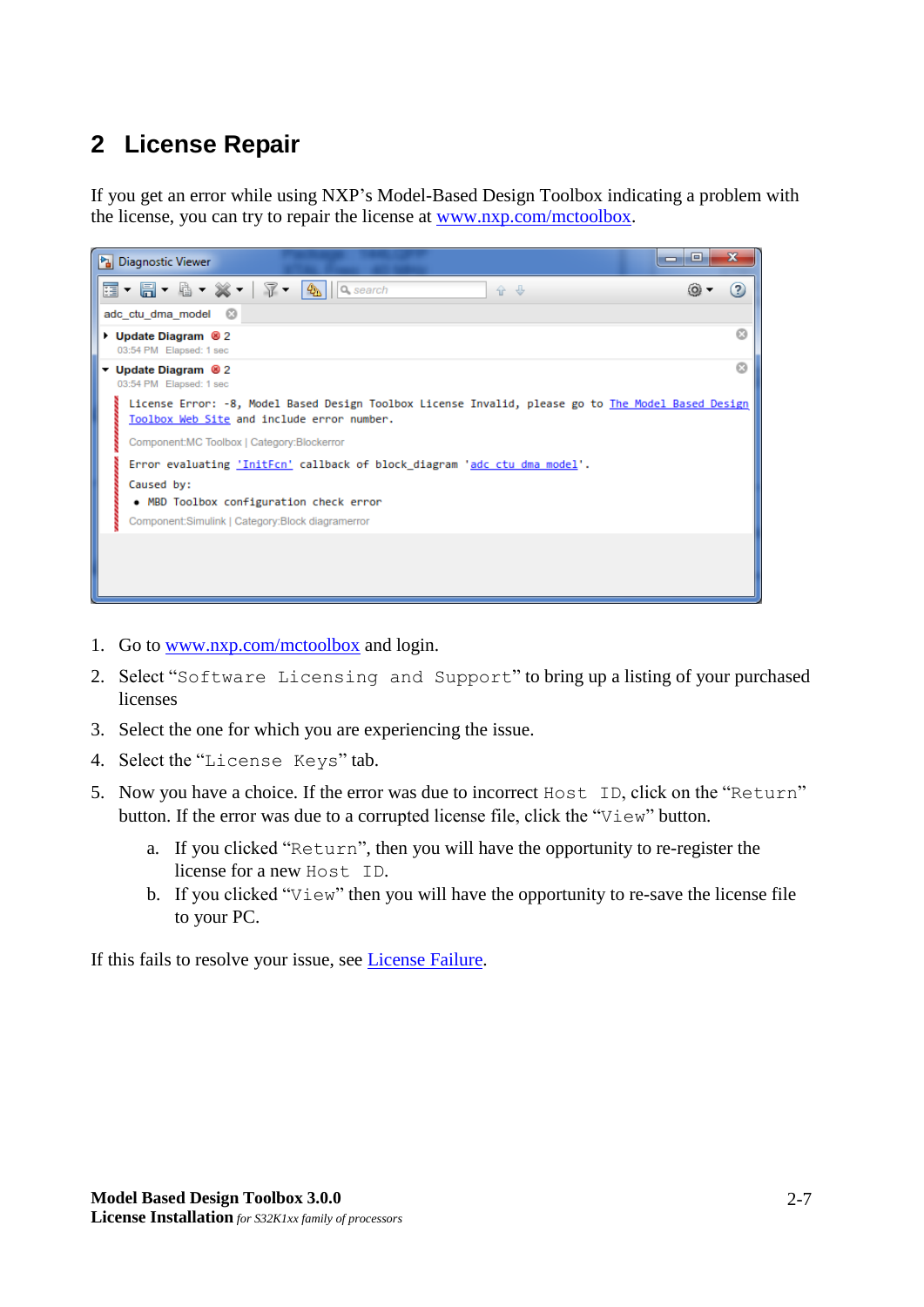## <span id="page-7-0"></span>**3 License Failure**

<span id="page-7-1"></span>If you followed the steps under *License Repair*, and this did not solve your issue, then there is some other problem occurring. Should this happen, submit a ticket at <http://www.nxp.com/support/sales-and-support:SUPPORTHOME> and provide the Host ID and any license error code that is provided in the error window.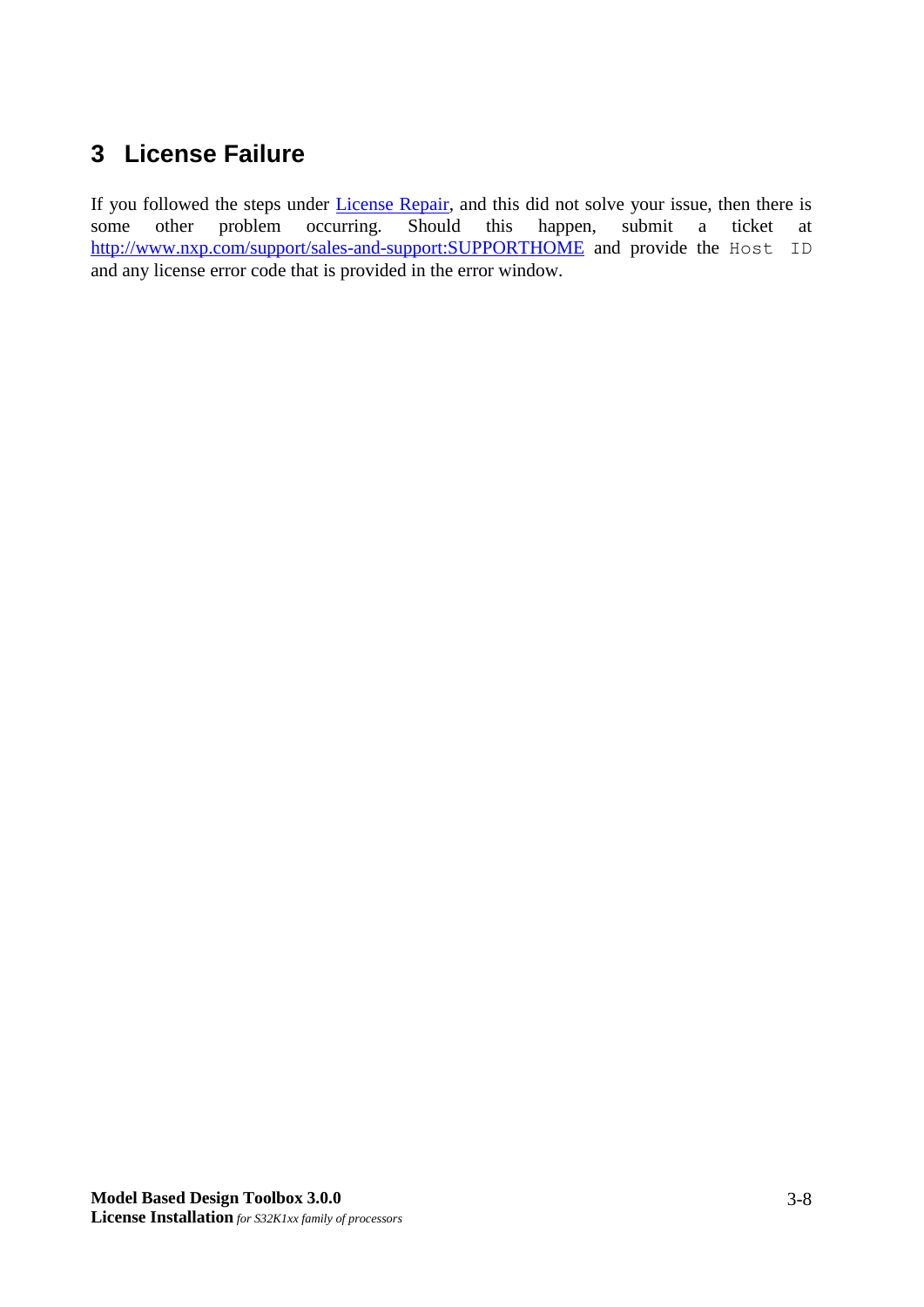## <span id="page-8-0"></span>**4 Locating the Host ID**

If the Disk ID is used for the Host ID in the Model Based Design Toolbox software license, there are some different ways to obtain this:

## A. From MATLAB Command

- 1. Open Matlab
- 2. In Command Window, enter "mbd\_s32k\_hostid".
- 3. The Host ID is the code returned.

| æ<br><b>Command Window</b> | х  |
|----------------------------|----|
| >> mcd s32k hostid         | (w |
| $ans =$                    |    |
| f64bf324                   |    |
| $tx \rightarrow$           |    |
|                            |    |

In this example, Host ID is: f64bf324 (not case sensitive)

### B. From DOS Command

- 1. Open CMD Prompt at {Model Based Design Toolbox installation folder}\mbdtbx\_S32K\tools\mlt
- 2. In CMD Prompt window, enter "lmhostid -vsn"
- 3. Host ID is the value that follows DISK\_SERIAL\_NUM

| Administrator: C:\windows\system32\cmd.exe                                                                                                                                                              |  |
|---------------------------------------------------------------------------------------------------------------------------------------------------------------------------------------------------------|--|
| C:\MCToolbox\mctbx_S32K\tools\mlt>lmhostid -vsn<br>llmhostid - Copyright (c) 1989-2010 Flexera Software, Inc. All Rights Reserved.<br>The FLEXnet host ID of this machine is "DISK_SERIAL_NUM=f64bf324" |  |
| C:\MCToolbox\mctbx_S32K\tools\mlt>                                                                                                                                                                      |  |

In this example, Host ID is: f64bf324 (not case sensitive)